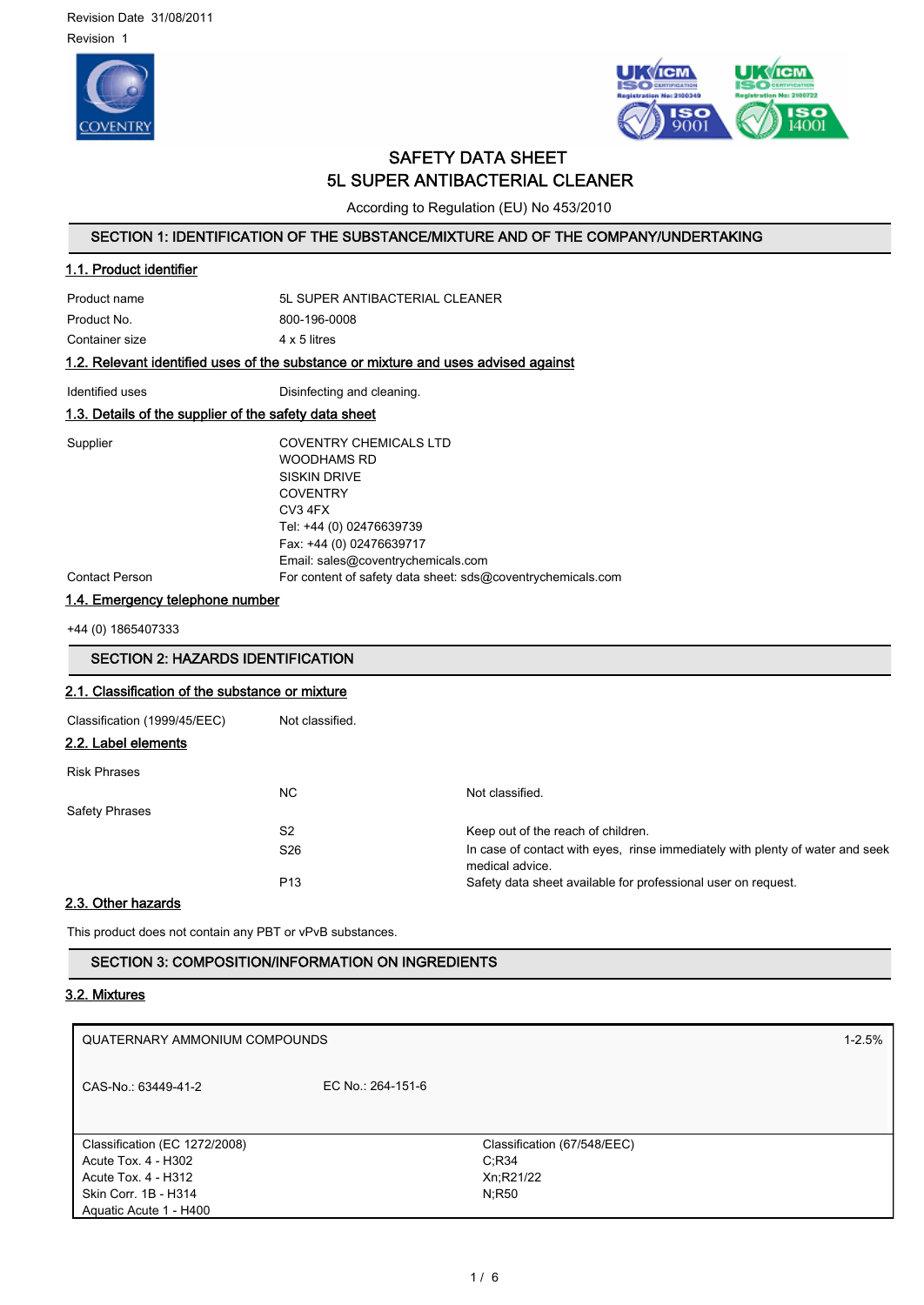| ALKYL ALCOHOL (C9-11) ETHOXYLATES |                   | $1 - 2.5%$                  |  |
|-----------------------------------|-------------------|-----------------------------|--|
| CAS-No.: 68439-46-3               | EC No.: 266-367-6 |                             |  |
| Classification (EC 1272/2008)     |                   | Classification (67/548/EEC) |  |
| Acute Tox. 4 - H302               |                   | Xn;R22.                     |  |
| Eye Dam. 1 - H318                 |                   | Xi, R41.                    |  |

# SECTION 4: FIRST AID MEASURES

# 4.1. Description of first aid measures

Inhalation

Move the exposed person to fresh air at once. Rinse nose and mouth with water. Get medical attention if any discomfort continues. Ingestion

NEVER MAKE AN UNCONSCIOUS PERSON VOMIT OR DRINK FLUIDS! Rinse mouth thoroughly. Get medical attention if any discomfort continues.

Skin contact

Rinse immediately with plenty of water. Remove contaminated clothing. Contact physician if irritation continues.

Eye contact

Immediately flush with plenty of water for up to 15 minutes. Remove any contact lenses and open eyelids widely. If irritation persists: Seek medical attention and bring along these instructions.

## 4.2. Most important symptoms and effects, both acute and delayed

Skin contact

Prolonged contact may cause redness, irritation and dry skin.

Eye contact

May cause temporary eye irritation.

## 4.3. Indication of any immediate medical attention and special treatment needed

No specific first aid measures noted.

## SECTION 5: FIREFIGHTING MEASURES

#### 5.1. Extinguishing media

Extinguishing media

This product is not flammable. Use fire-extinguishing media appropriate for surrounding materials. Foam, carbon dioxide or dry powder.

## 5.2. Special hazards arising from the substance or mixture

Hazardous combustion products

Thermal decomposition or combustion may liberate carbon oxides and other toxic gases or vapours.

#### 5.3. Advice for firefighters

Special Fire Fighting Procedures

Keep run-off water out of sewers and water sources. Dike for water control.

Protective equipment for fire-fighters

Self contained breathing apparatus and full protective clothing must be worn in case of fire.

## SECTION 6: ACCIDENTAL RELEASE MEASURES

#### 6.1. Personal precautions, protective equipment and emergency procedures

For personal protection, see section 8. In case of spills, beware of slippery floors and surfaces.

#### 6.2. Environmental precautions

Collect and dispose of spillage as indicated in section 13. Do not discharge into drains, water courses or onto the ground.

#### 6.3. Methods and material for containment and cleaning up

Stop leak if possible without risk. Absorb in vermiculite, dry sand or earth and place into containers. Flush with plenty of water to clean spillage area. Do not contaminate water sources or sewer.

## 6.4. Reference to other sections

For personal protection, see section 8. See section 11 for additional information on health hazards. For waste disposal, see section 13.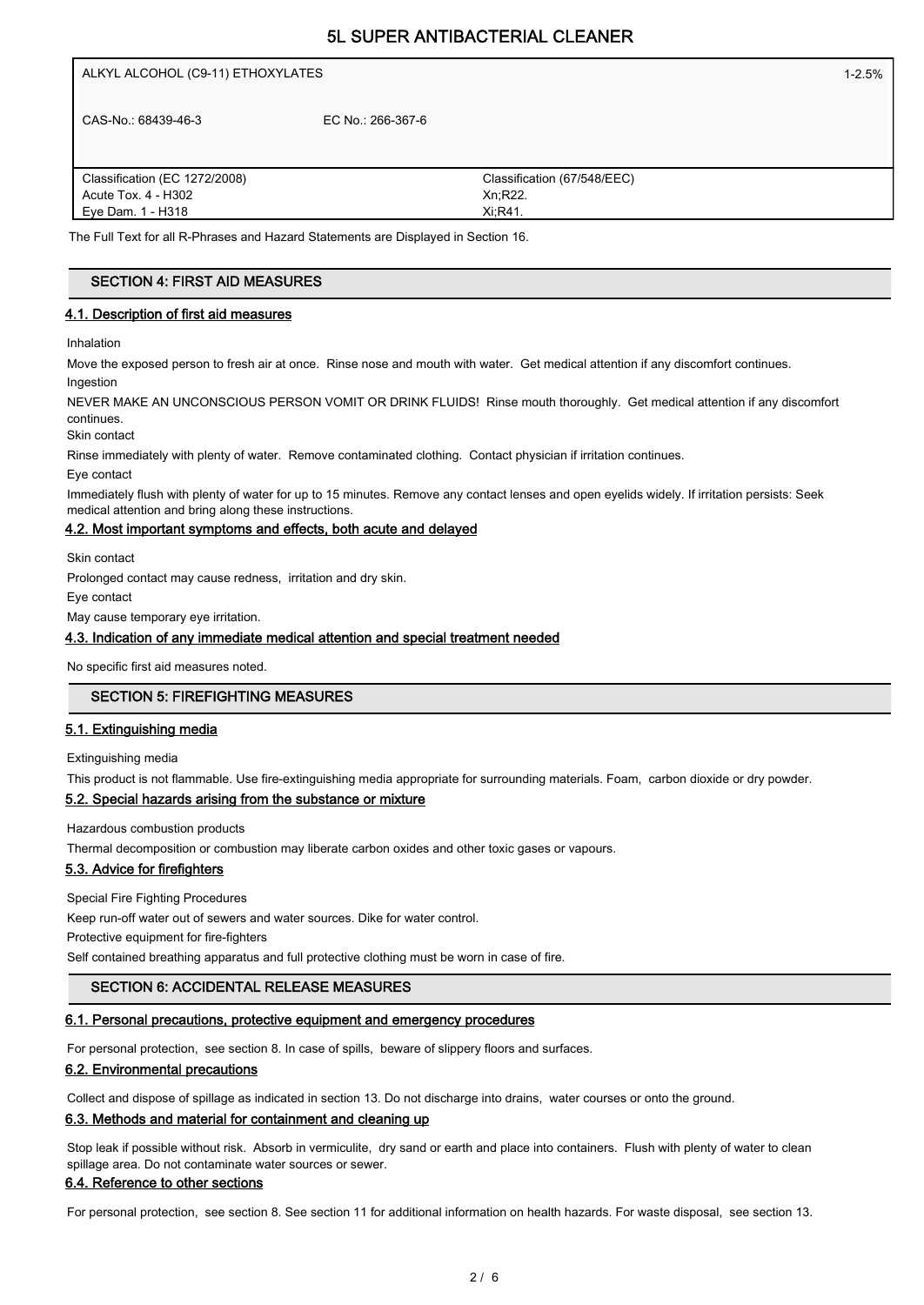## SECTION 7: HANDLING AND STORAGE

## 7.1. Precautions for safe handling

Provide good ventilation. Avoid contact with skin and eyes. Wear protective clothing as described in Section 8 of this safety data sheet. Good personal hygiene is necessary. Wash hands and contaminated areas with water and soap before leaving the work site. Do not eat, drink or smoke when using the product.

#### 7.2. Conditions for safe storage, including any incompatibilities

Store in tightly closed original container in a dry, cool and well-ventilated place.

#### 7.3. Specific end use(s)

The identified uses for this product are detailed in Section 1.2.

## SECTION 8: EXPOSURE CONTROLS/PERSONAL PROTECTION

#### 8.1. Control parameters

Ingredient Comments

No exposure limits noted for ingredient(s).

#### 8.2. Exposure controls

Protective equipment



Engineering measures

Provide adequate ventilation.

Respiratory equipment

Respiratory protection not required.

Hand protection

For prolonged or repeated skin contact use suitable protective gloves. PVC or rubber gloves are recommended. Simple Design for minimal risk.

Eye protection

Wear approved, tight fitting safety glasses where splashing is probable. EN 166

Other Protection

Use barrier creams to prevent skin contact. Wear appropriate clothing to prevent repeated or prolonged skin contact.

Hygiene measures

When using do not eat, drink or smoke. Good personal hygiene is necessary. Wash hands and contaminated areas with water and soap before leaving the work site. Use appropriate skin cream to prevent drying of skin.

Environmental Exposure Controls

Avoid release to the environment. Users should be aware of environmental considerations and their duties under the environmental protection act. Further information may be found on Government websites: www.dti.gov.uk/access/index/htm and www.envirowise.gov.uk.

## SECTION 9: PHYSICAL AND CHEMICAL PROPERTIES

#### 9.1. Information on basic physical and chemical properties

| Appearance                              | Liguid               |
|-----------------------------------------|----------------------|
| Colour                                  | Clear Colourless.    |
| Odour                                   | Odourless.           |
| Solubility                              | Soluble in water.    |
| Initial boiling point and boiling range |                      |
| Not applicable.                         |                      |
| Melting point $(^{\circ}C)$             |                      |
| Not applicable.                         |                      |
| Relative density                        | $0.98 - 1.01$ @ 20°C |
| <b>Bulk Density</b>                     |                      |
| Not applicable.                         |                      |
| Vapour density (air=1)                  |                      |
| Not determined.                         |                      |
| Vapour pressure                         |                      |
| Not determined.                         |                      |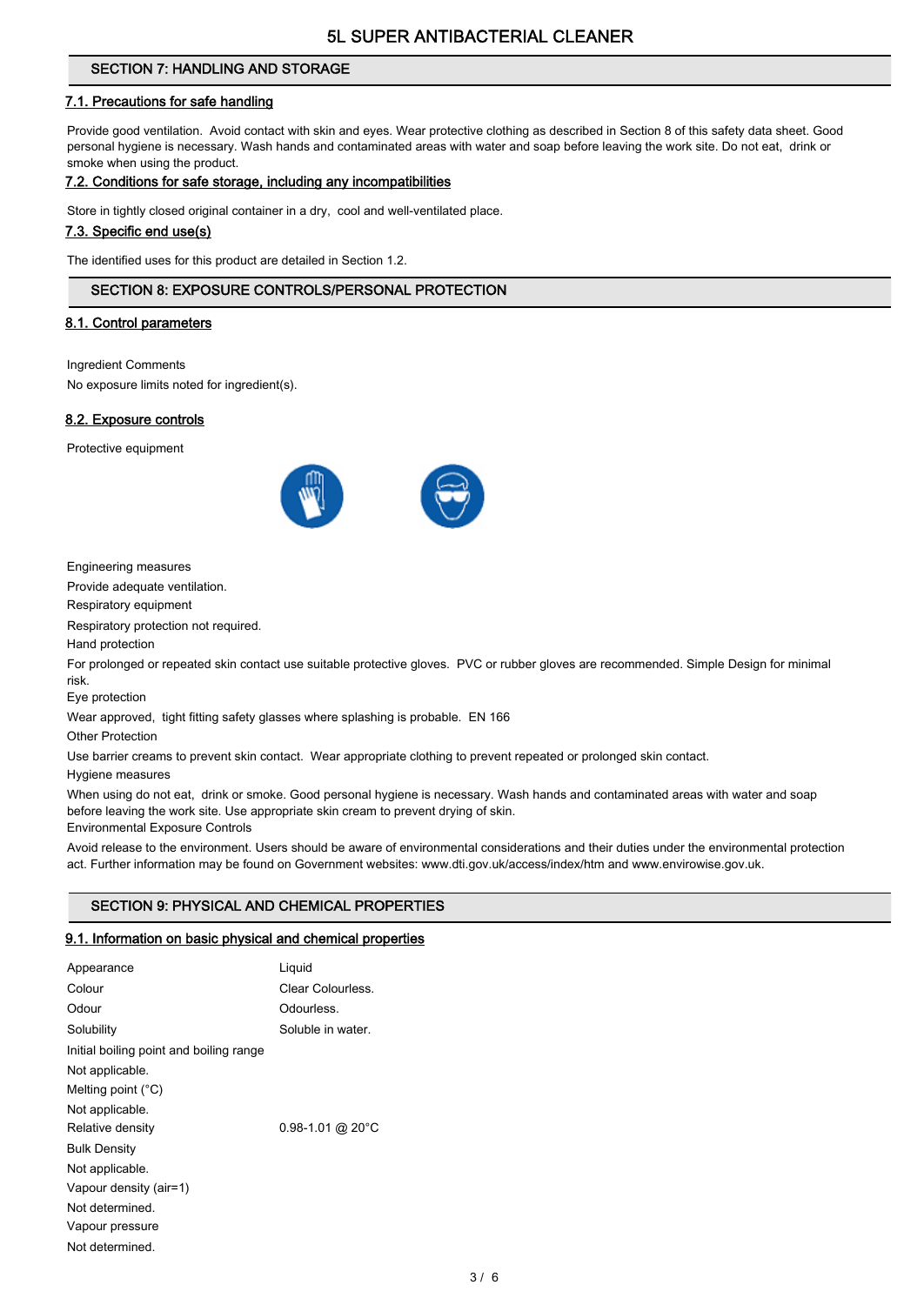Evaporation rate Not determined. Evaporation Factor Not applicable. pH-Value, Conc. Solution 10.5 Viscosity Not determined. Solubility Value (G/100G H2O@20°C) Not applicable. Decomposition temperature (°C) Not applicable. Odour Threshold, Lower Not applicable. Odour Threshold, Upper Not applicable. Flash point Not applicable. Auto Ignition Temperature (°C) Not applicable. Explosive properties Not applicable Oxidising properties Not applicable. Comments Information given concerns the concentrated solution.

## 9.2. Other information

Not relevant

#### SECTION 10: STABILITY AND REACTIVITY

#### 10.1. Reactivity

No specific reactivity hazards associated with this product.

#### 10.2. Chemical stability

Stable under normal temperature conditions.

## 10.3. Possibility of hazardous reactions

Not applicable.

#### 10.4. Conditions to avoid

Avoid exposure to high temperatures or direct sunlight.

## 10.5. Incompatible materials

Materials To Avoid

No specific, or groups of materials are likely to react to produce a hazardous situation.

## 10.6. Hazardous decomposition products

Fire creates: Carbon monoxide (CO). Carbon dioxide (CO2).

## SECTION 11: TOXICOLOGICAL INFORMATION

## 11.1. Information on toxicological effects

General information

This product has low toxicity. Only large volumes may have adverse impact on human health.

Inhalation No specific health warnings noted.

#### Ingestion

May irritate and cause stomach pain, vomiting and diarrhoea.

#### Skin contact

Skin irritation is not anticipated when used normally. Repeated exposure may cause skin dryness or cracking.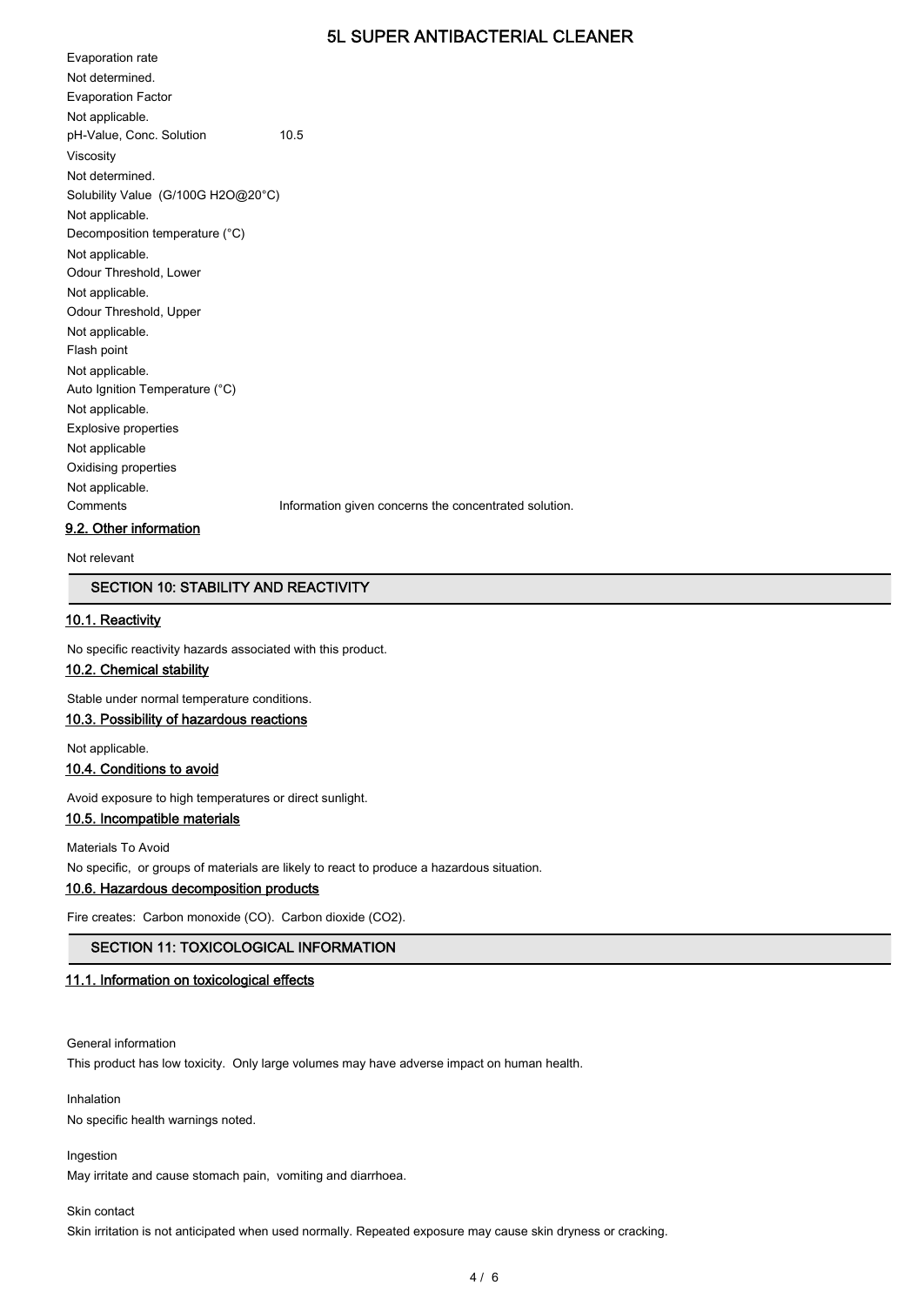## Eye contact

May cause temporary eye irritation.

## SECTION 12: ECOLOGICAL INFORMATION

#### **Ecotoxicity**

There are no data on the ecotoxicity of this product. Not regarded as dangerous for the environment.

## 12.1. Toxicity

#### 12.2. Persistence and degradability

#### **Degradability**

There are no data on the degradability of this product. The surfactant(s) contained in this preparation complies(comply) with the biodegradability criteria as laid down in Regulation (EC) No.648/2004 on detergents. Data to support this assertion are held at the disposal of the competent authorities of the Member States and will be made available to them, at their direct request or at the request of a detergent manufacturer.

## 12.3. Bioaccumulative potential

Bioaccumulative potential No data available on bioaccumulation.

## 12.4. Mobility in soil

Mobility:

The product is water soluble and may spread in water systems.

## 12.5. Results of PBT and vPvB assessment

This product does not contain any PBT or vPvB substances.

#### 12.6. Other adverse effects

None known.

#### SECTION 13: DISPOSAL CONSIDERATIONS

#### General information

Do not discharge into drains, water courses or onto the ground.

## 13.1. Waste treatment methods

Dispose of waste and residues in accordance with local authority requirements. Packaging is recyclable. Wash out containers with water before disposal.

## SECTION 14: TRANSPORT INFORMATION

| <b>Road Transport Notes</b> | Not Classified  |
|-----------------------------|-----------------|
| Rail Transport Notes        | Not classified. |
| Sea Transport Notes         | Not classified. |
| Air Transport Notes         | Not classified. |
|                             |                 |

## 14.1. UN number

- 14.2. UN proper shipping name
- 14.3. Transport hazard class(es)
- 14.4. Packing group
- 14.5. Environmental hazards
- 14.6. Special precautions for user

## 14.7. Transport in bulk according to Annex II of MARPOL73/78 and the IBC Code

#### SECTION 15: REGULATORY INFORMATION